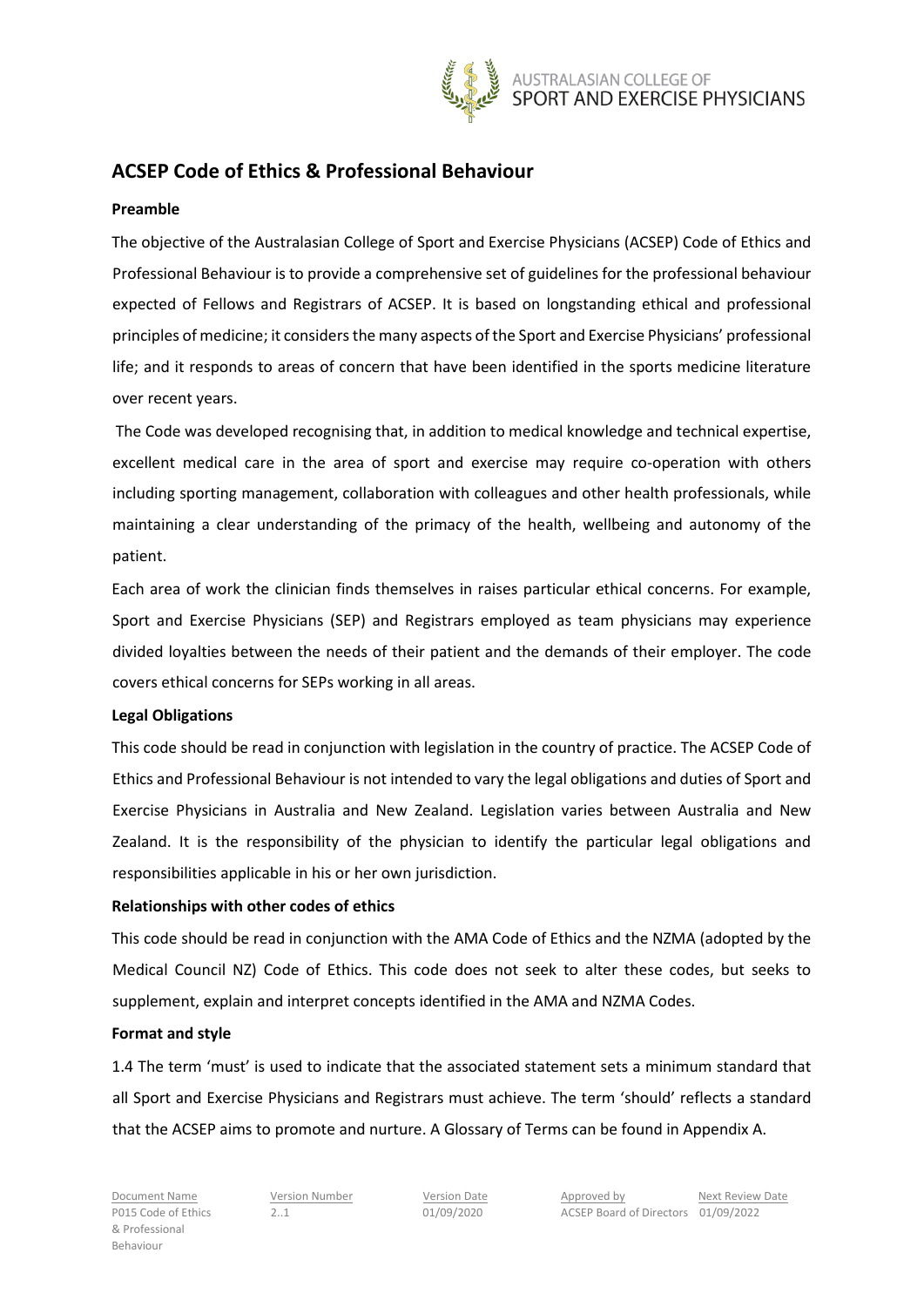

#### **THE CODE**

#### **1. Good Patient Care**

Good patient care requires a range of clinical, interpersonal and management skills. The nature of the physician-patient relationship is critical to quality of care and achieving positive outcomes. SEPs and Registrars must pay attention to all aspects of this relationship and must also be familiar with legislation and guidelines within their jurisdictions. SEPs and Registrars must also pay attention to any employment relationship that may affect the ability to provide care.

#### **1.1 Standard of clinical practice**

*The SEP and Registrar must:*

- i. Provide a specialist standard of clinical care, consistent with the prevailing standards of sport and exercise medicine, within the constraints of systems and resources.
- ii. Treat all patients according to medical need, without discrimination on the grounds of age, gender, ethnicity, disability, religion, lifestyle, beliefs, culture or sexual preference.
- iii. Insist upon professional autonomy and responsibility for all medical decisions.
- iv. Work within the scope of his or her competence and refer on to an appropriately qualified practitioner where appropriate.
- v. Not permit clinical judgement and practice to be affected by commercial interests.

#### *The SEP and Registrar should:*

- vi. Care for patients using the best available evidence.
- vii. Work collaboratively with other professionals and organisations in optimising patient care.
- viii. Be willing to facilitate a second opinion for the patient.
- ix. Be willing to provide an honest and balanced second opinion when it is sought.

#### **1.2 Continuity of care**

#### *The Sport and Exercise Physician and Registrar must:*

- i. In a competitive sporting situation and in an emergency, be prepared to assist in the care of patients of other health professionals.
- ii. Ensure that arrangements are made for appropriate hand-over when care of patient is transferred.

#### *The Sport and Exercise Physician and Registrar should:*

iii. Facilitate appropriate post-discharge care.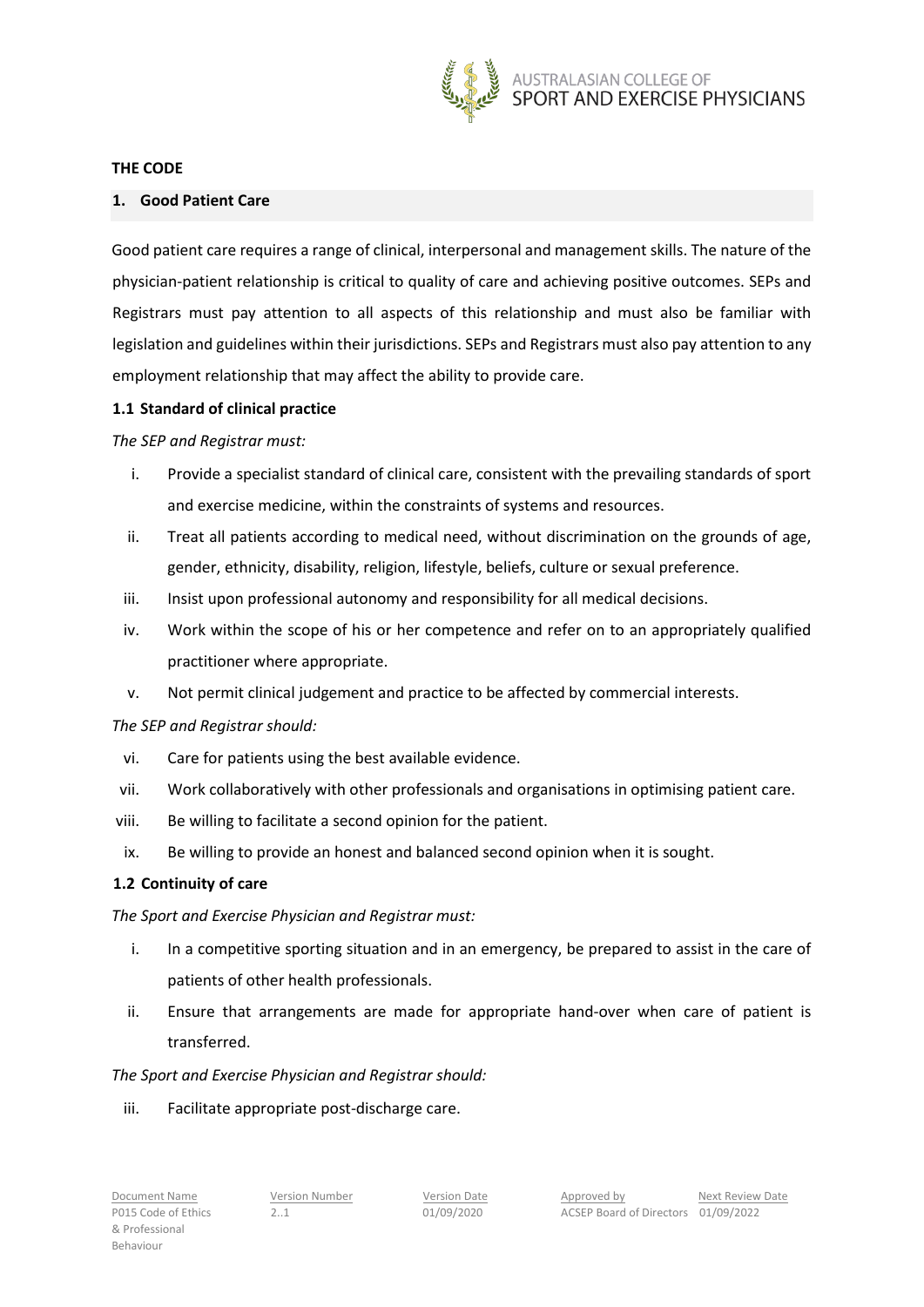

## **2. Relationships with patients**

*The Sport and Exercise Physician and Registrar must:*

- i. Attend to and consider the views of patients (including parents/legal guardians where the patient is a minor) whilst remembering that the best interests of the patient should guide management.
- ii. Communicate with patients with empathy, honesty and respect (including parents/legal guardians where the patient is a minor).
- iii. Not exploit any patient/client whether physically, sexually, emotionally, or financially. Sexual contact of any kind with any patients/clients is unacceptable.
- iv. Commentary: Sexual contact of any kind with athlete-patients is unacceptable. If an SEP has an existing relationship with an athlete or team management prior to taking on the role, he or she should be aware that this relationship creates a conflict of interest.
- v. Act in a considered and professional manner during all team social activities, especially where alcohol is consumed.

**Commentary:** A SEP or Registrar is part of the team by virtue of their professional role. As a health professional within that team the SEP should consider how their individual actions in a team social setting and as a leader reflects on themselves and on the ACSEP and impacts on future physicianpatient relationship and may endorse particular team behaviours. Insofar as an SEP has a role in ensuring patient health and welfare, the abuse of substances should be discouraged.

# **2.1 Consent**

*The Sport and Exercise Physician or Registrar must:* 

- i. Obtain informed consent from the patient prior to providing each medical intervention.
- ii. Be aware of legal, professional and institutional requirements for gaining informed consent from patients (including minors, or those who may be compromised in their ability to consent). Be aware that competent people have the right to refuse treatment.
- iii. Document appropriately all matters relevant to the consent process;

# *The Sport and Exercise Physician or Registrar should:*

iv. Discuss with the patient the problems associated with getting informed consent in high pressure situations of competition;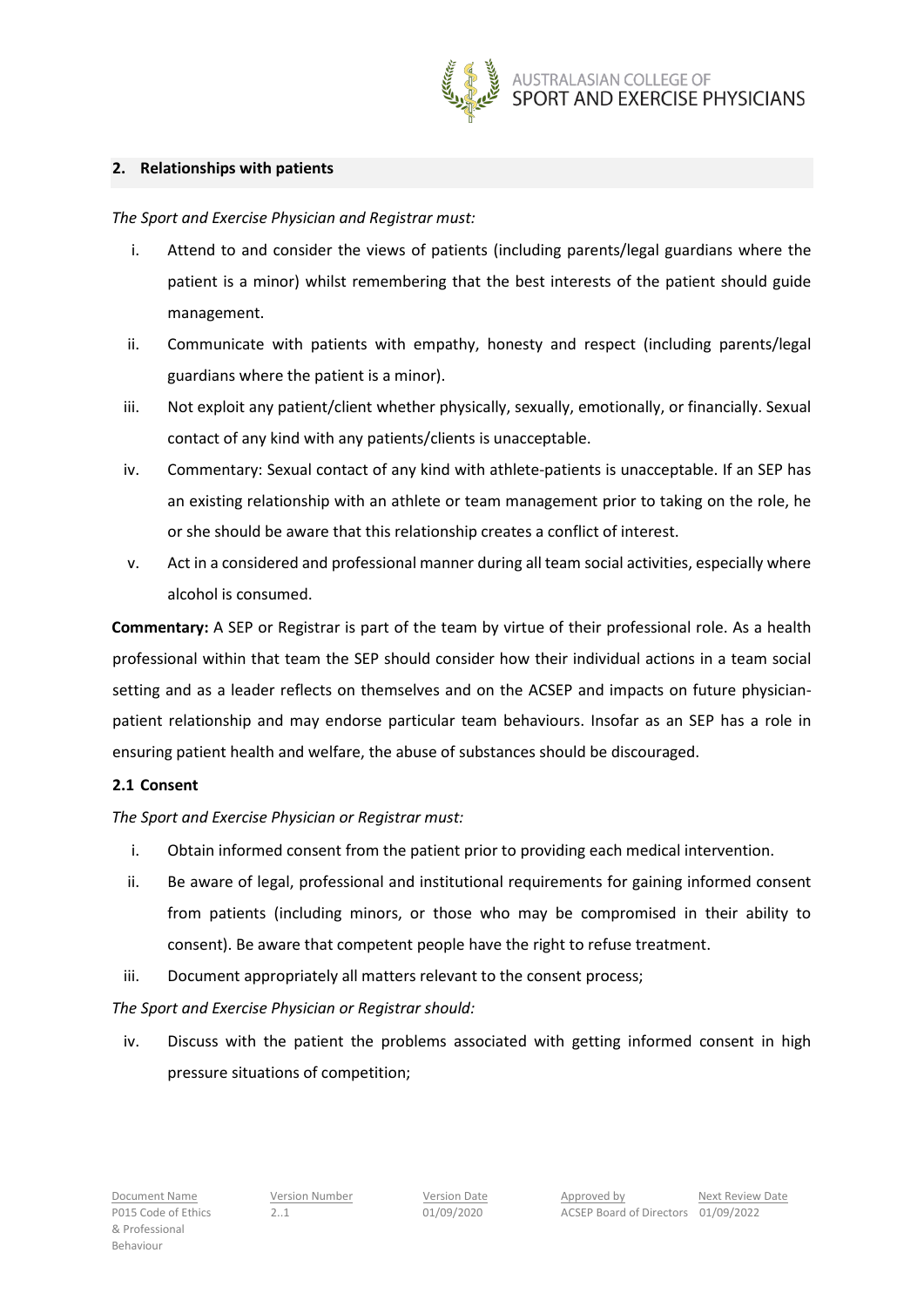

## **2.2 Respect**

*The Sport and Exercise Physician or Registrar must:*

- i. Respect patient dignity.
- ii. Be aware that he or she is not obliged to provide treatment where it is his or her professional judgement that the treatment would be either of no benefit or may harm the patient, or is considered unethical.
- iii. Be sensitive to and respect the cultural values of all patients, particularly those of Aboriginal & Torres Strait Islanders, Maori, and Pacific peoples.
- iv. Refrain from unethical relationships with patients (sexual, financial and other).

**Commentary:** Where a doctor is employed to care for team members, those athletes are to be considered patients whether they have currently received medical attention or not.

*The Sport and Exercise Physician or Registrar should:*

v. Provide care in a manner that respects the privacy of the patient, especially where carrying out assessment or treatment in shared facilities. Where assessment or treatment must be carried out in a public environment, patient privacy will be maintained to the level it can be reasonably achieved.

#### **3. Record keeping**

#### *The Sport and Exercise Physician or Registrar must:*

i. Ensure maintenance of contemporaneous records be aware of legal requirements about collection, storage, and dissemination of personal health information about patients.

#### **4. Employment structure and relationships**

**Commentary:** When an SEP or Registrar is employed by a team or sport's governing body. Sport and Exercise Physicians or Registrars may have multiple responsibilities to others including; individual patients, a team, coaches and team management, the governing body, the medical profession and the general public. Some responsibilities are laid down specifically within an employment contract, while others rely on time-honoured understandings and relationships. At times responsibilities may conflict leading to divided loyalties or competing obligations, where to meet one obligation will require the neglect of the other. For SEPs or Registrars, the most common divided loyalty is that between the employer and the patient. Problems are more likely when the potential for conflict is not recognised and one party is not aware that the SEP or Registrar has other competing obligations. This section is designed to assist SEPs or Registrar in situations where the aims of the employer place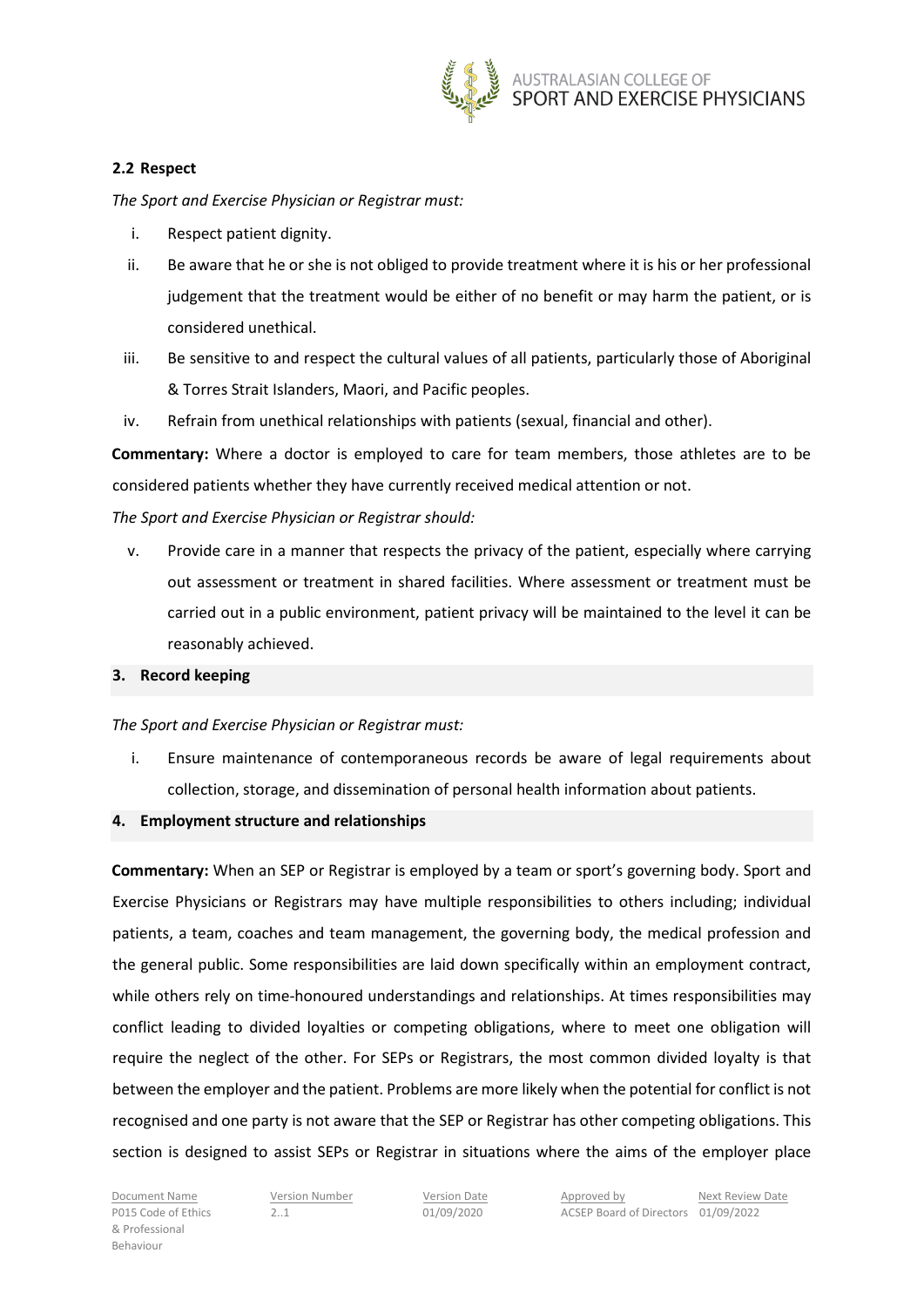

demands on the SEP or Registrar via the employment contract, that have the potential to undermine the ability to provide effective care for patients.

**General statement:** A SEP or Registrar as an employee should not be asked within an employment contract to;

- act outside the law
- act contrary to a code of ethics of the professional group to which he or she belongs

# **Trust in the SEP** or Registrar **-patient relationship**

**Commentary:** The doctor-patient relationship is a structure that lies at the heart of any medical encounter where care is offered. It is through the doctor-patient relationship that the patient receives attention for his or her concerns and the SEP or Registrar is able to use professional skills. The patient is vulnerable for a number of reasons including the presence of injury or illness that they themselves are unable to correct. The patient commonly reveals extensive health and personal information to the SEP or Registrar in order for the SEP or Registrar to diagnose and offer treatment. A patient usually has a lesser degree of knowledge about the body and medical concepts. And, because of the highly technical nature of medicine, patients are generally unable to assess the adequacy of treatment. Therefore, a patient must place a great deal of trust in his or her SEP or Registrar to do the very best for him or her. SEPs or Registrars are obliged to respect that trust and avoid situations or demands that may undermine it. Anything that undermines trust will inevitably impact negatively on the ability to provide the patient with the care required.

# **Divided loyalties and contractual obligations**

# **Commentary:** Here a distinction is made between a *therapeutic role* and an *assessment-only role*. **Therapeutic role**

The SEP or Registrar is employed in a therapeutic role for the patient or team, and in this situation a physician-patient relationship exists.

#### **Assessment-only role**

There are times when a SEP or Registrar is employed solely for one-off assessment purposes of patients and is not involved in care. The most common example of this is when a patient is transferring between clubs and a medical assessment has to be completed, or if a patient has been selected for a tour or event, subject to passing a medical/fitness assessment. Here the relationship between the SEP or Registrar and the patient is different than a therapeutic relationship. In assessment only situations the patient must be fully informed of the role of the SEP or Registrar and that relevant information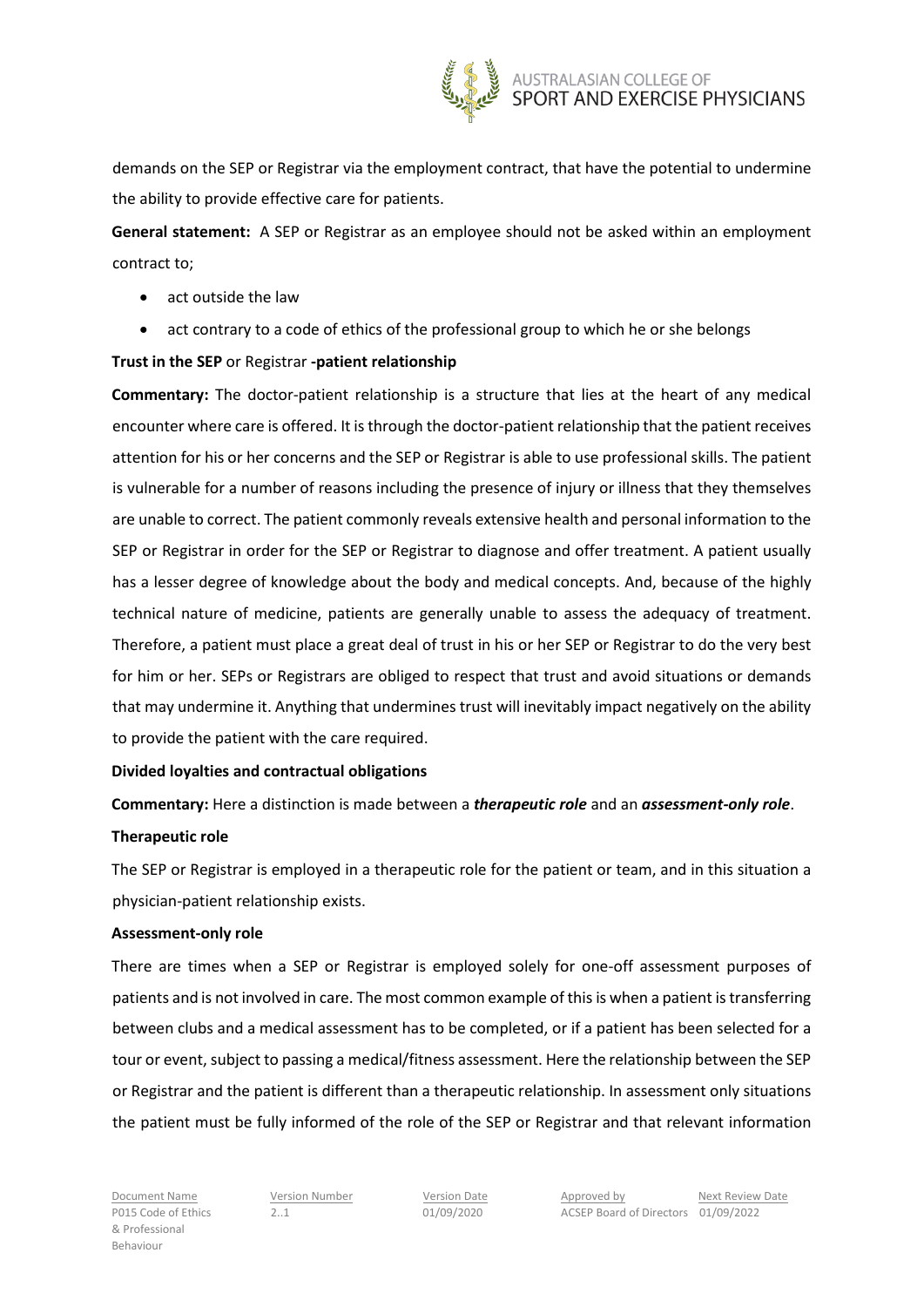

will be shared with sports management. (Can be compared to a doctor carrying out a one off insurance assessment)

## **4.2 When signing an employment contract**

*The SEP or Registrar must:*

- i. Act in good faith with their employer.
- ii. Inform the employer where there are elements of a contract that forces a SEP or Registrar to breach ethical or legal obligations.

## *The SEP or Registrar should:*

iii. Seek legal advice prior to signing

## **When employed in a therapeutic role**

*The SEP or Registrar must:*

iv. Recognise his or her duty and commitment to the patient as the first concern.

## **When employed in an assessment role**

*The SEP or Registrar must:*

v. Inform the patient of the SEP's role prior to the assessment.

## *The SEP or Registrar should:*

vi. Consider whether the separation of an assessment role from a therapeutic role is appropriate. **Commentary:** Ideally an assessment and therapeutic role should be separated, however it is recognised that this may be too difficult or impractical in some situations.

# **4.3 Confidentiality**

**Commentary:** Confidentiality of health information about athletes is an issue for all SEPs and Registrars. However, this is likely to be more problematic when a SEP or Registrar is employed by a team or sporting franchise. Here the SEP or Registrar is often faced with a divided loyalty dilemma, that is; either share health information in line with contractual obligations (and employer expectations) but against the wishes of the athlete, or, respecting the wishes of the athlete, but breaching contractual obligations (and employer expectations). SEPs or Registrars employed by teams or sporting bodies are advised to read this section in conjunction with section 1.5 Employment structure and relationships.

**General statement:** Failure to respect confidentiality of personal health information about a patient may result in a patient choosing not to confide in the SEP or Registrar, resulting in unnecessary risk to the health of the individual patient or others.

#### *The SEP or Registrar must:*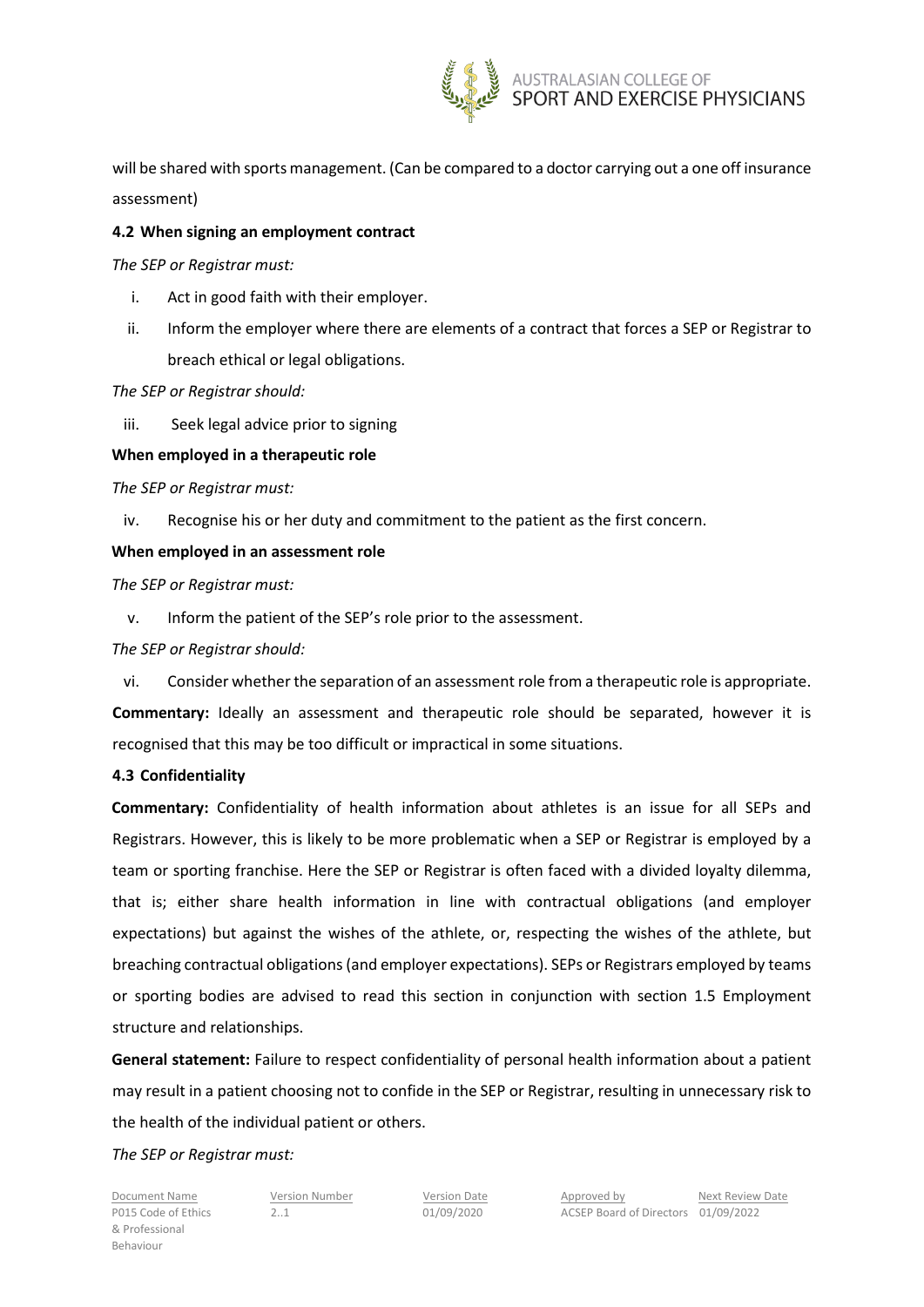

- i. Maintain the patient's confidentiality, except where legal requirements direct otherwise, or a strong ethical justification exists and such disclosure is permitted under the law.
- ii. Seek permission from the patient prior to each disclosure of health information to a third party.

**Commentary:** It is recognised that some sports teams or sporting bodies require athletes to sign a health information release form at the beginning of the season or on joining a team. This may or may not specify who the information is to be released to, however at the point of signing no one can predict the injuries or illnesses might occur or the implications of this information. A health information release form signed by an athlete at the beginning of the season or on joining a team does not discharge the SEP or Registrar from the responsibility of seeking permission to each disclosure of health information about the patient to a third party.

## *The SEP or Registrar should:*

- iii. Where necessary, educate coaches, trainers, team management and sports governing bodies of the need for confidentiality between a SEP or Registrar and a patient.
- iv. Inform patients of the advantages of sharing health information with coaches and team management to effective patient management.

*In situations where a SEP or Registrar is employed for one-off assessment purposes only, the SEP or Registrar must:*

- v. Inform the patient that relevant health information gathered during **the assessment** will be passed to the specified third party only. In such situations, the SEP or Registrarmust document the following:
	- That the patient was informed that relevant health information will be passed to the specified third party.
	- That the patient agreed to the assessment under these conditions.
- vi. Recognise the commercial and media sensitivity of personal health information about athletes

#### **5. Caring for children**

*The SEP or Registrar must:*

- i. Recognise the particular vulnerability of children in sport.
- ii. Be aware of the effects of sport on children with health issues.
- iii. Consider the short and long-term health risks (physical and psychological) of training regimes and competition on a child.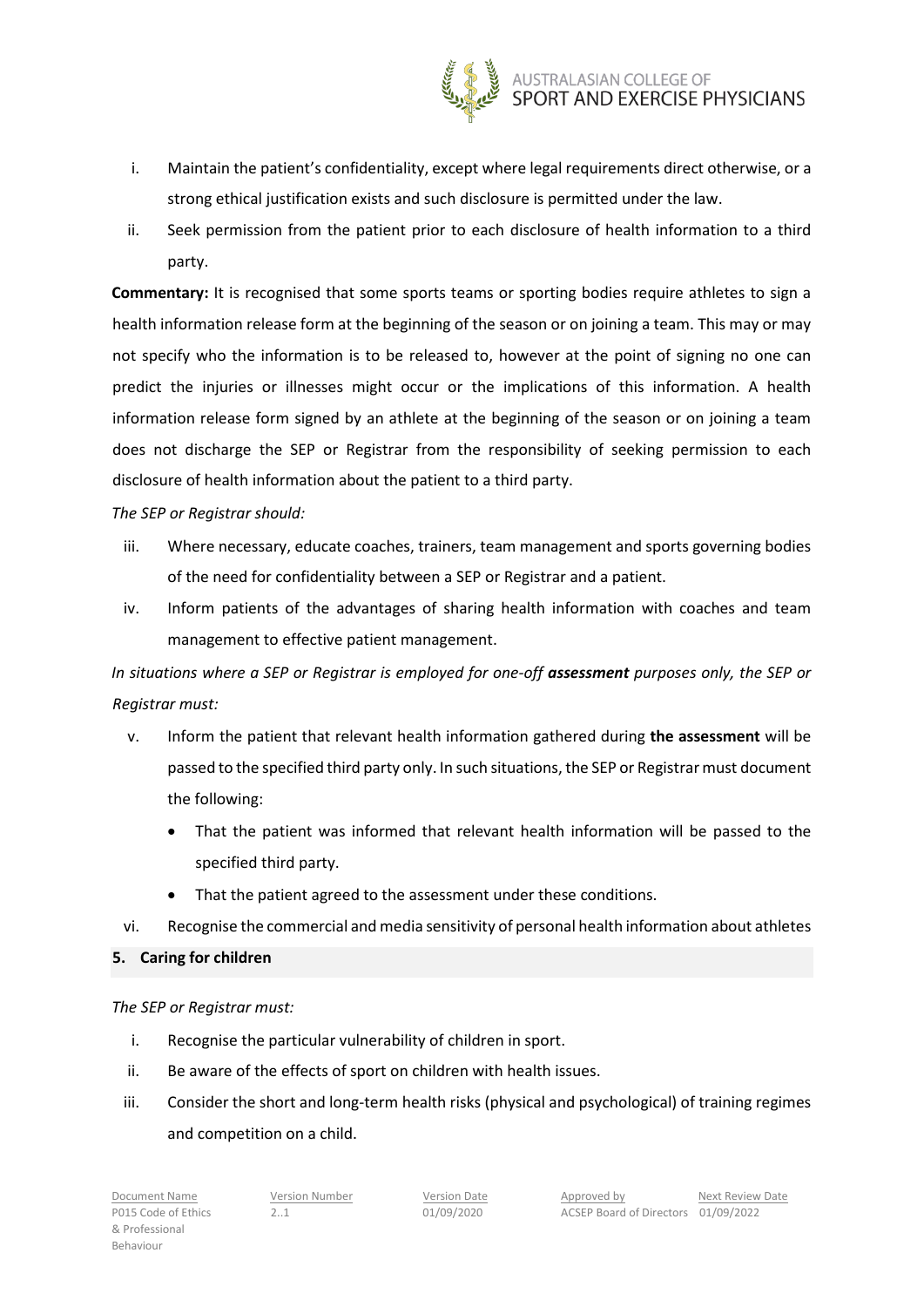

- iv. Obtain informed consent from a legally appropriate adult for any proposed treatment of a child. (Be aware that legal requirements may vary between jurisdictions).
- v. Involve the child in decisions about treatment and seek informed consent from the child to any proposed treatment on a developmentally-appropriate basis.

## *The SEP or Registrar should:*

- vi. Educate the child/parents/caregivers/coaches of short and long-term health risks (physical and psychological) of training regimes and competition on children;
- vii. Take particular care to identify children who are being required to undertake severe training regimes and competition (this may require speaking to the child in private);
- viii. Advocate for children who are being required to undertake severe training regimes and competition or competition against their wishes;
- ix. Be aware of the possibility of non-accidental injury or risk of harm to a child and report this to the appropriate authority within the legal framework of the jurisdiction in which the SEP or Registrar is working (being aware that legal requirements vary between jurisdictions);

## **6. Risk taking**

## *The SEP or Registrar must:*

- i. Acknowledge that risk taking is necessarily the responsibility of the patient where that patient is competent and the decision is freely made.
- ii. Assess the likelihood and severity of risk to the patient from returning to sport following injury.
- iii. Inform the patient (where possible) of the potential for harms associated with returning to sport following injury including the likelihood and severity of injury or further injury, the patho-physiology of injury, and the implications of injury on quality of life and future career;
- iv. When advising athletes about return to sport following an injury discourage choices to participate in sport where a patient's condition creates a high likelihood of a severe outcome (loss of life or severe incapacity).

**Commentary:** Where a choice to participate in sport is freely made and the patient is competent, then the patient should be informed of the potential consequences of his or her action and left to exercise their choice. Where a choice to participate in sport is highly likely to result in a severe outcome due to the patient's condition, then this action should be actively discouraged. This is not an attempt to place doctors in opposition to any particular sporting activity e.g. boxing, motor racing and parachuting where the risks for a catastrophic event exist but are unlikely when undertaken with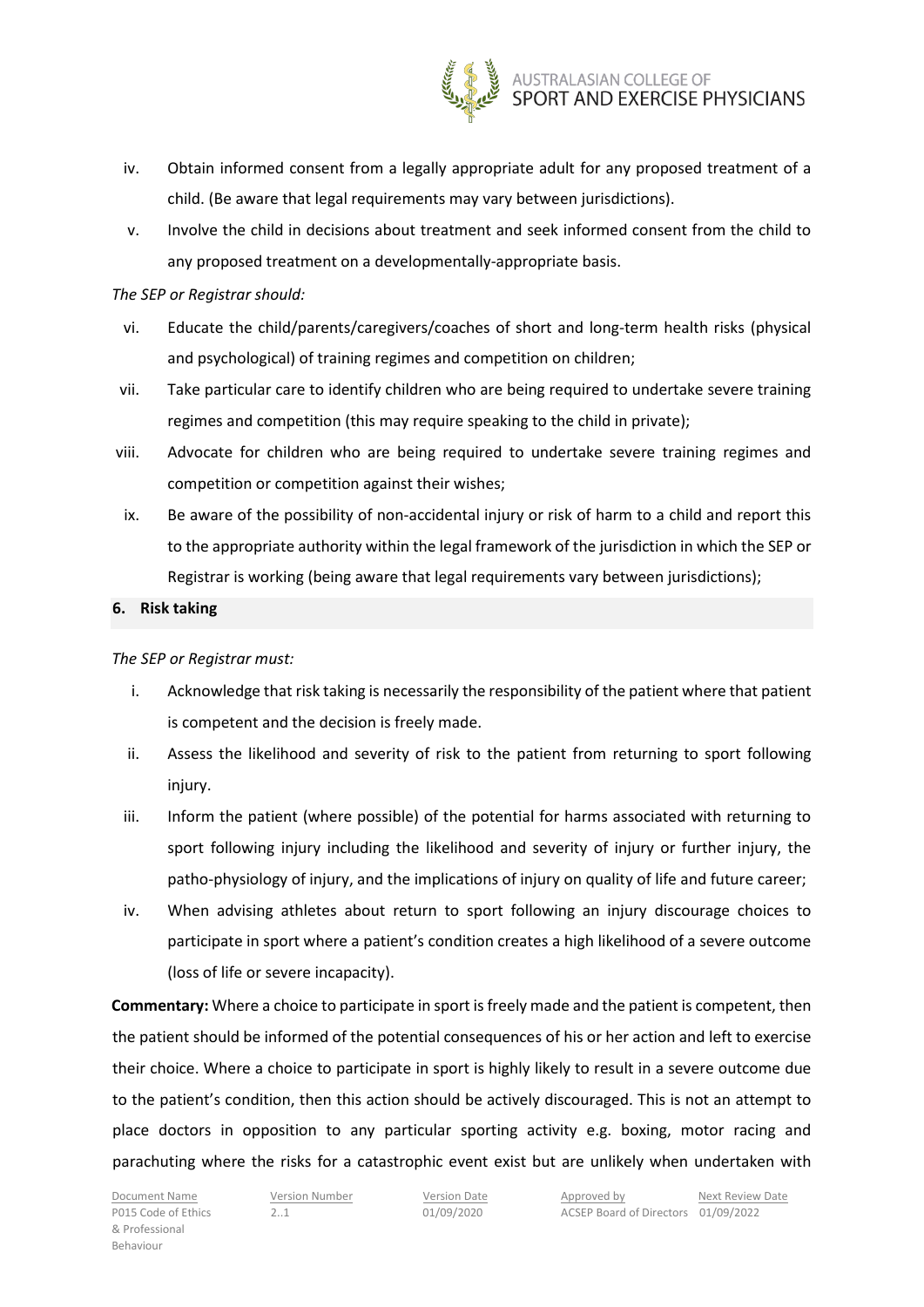

standard precautions by a well individual. However, it could include these sports if some other consideration exists in the individual such as a motor racing driver with untreated epilepsy, or a boxer with a detached retina.

- v. Ensure that a decision to participate in sport when that participation involves high levels of risk taking is freely made by the patient.
- vi. Advocate for the patient (with the patient's informed consent) where it is thought the patient is being pressured into taking high levels of risk.

#### *The SEP or Registrar should:*

- vii. Inform the patient (or direct to someone who can) of protective gear that may be worn to reduce further injury
- viii. Work with sporting organisations to reduce injury risks to athletes
- ix. Be able to refuse to attend a sports event which he or she considers has an unacceptably high risk of a severe outcome, and/or where he or she considers his or her presence is being misused.

# **6.1 Facilitating risk taking**

## *The SEP or Registrar must:*

- i. Not knowingly facilitate a return to sport following injury where there is a high likelihood of a severe outcome for the patient (loss of life or severe incapacity).
- ii. Use caution when providing assistance including, but not restricted to pain masking injections, medication, or other clinical interventions, to return a patient to sport following injury.
- iii. When providing assistance (including but not restricted to pain masking injections, medication, or other clinical interventions) to return a patient to sport following injury, inform the patient of the risks involved. Note that such discussion should be documented.
- iv. Be aware that he or she is under no obligation to assist a patient to return to sport following an injury if he or she considers the risks are unacceptable.

**Commentary**: When assisting an athlete to return to sport following an injury the SEP or Registrar may feel some degree of responsibility for further injury or exacerbation of an injury. The SEP must feel able to refuse to assist if he or she feels considers that the potential for injury is unacceptably high. SEPs or Registrars may wish to factor into decision making the risks associated with the patient playing without medical assistance but should not feel pressured into assisting against his or her better judgement.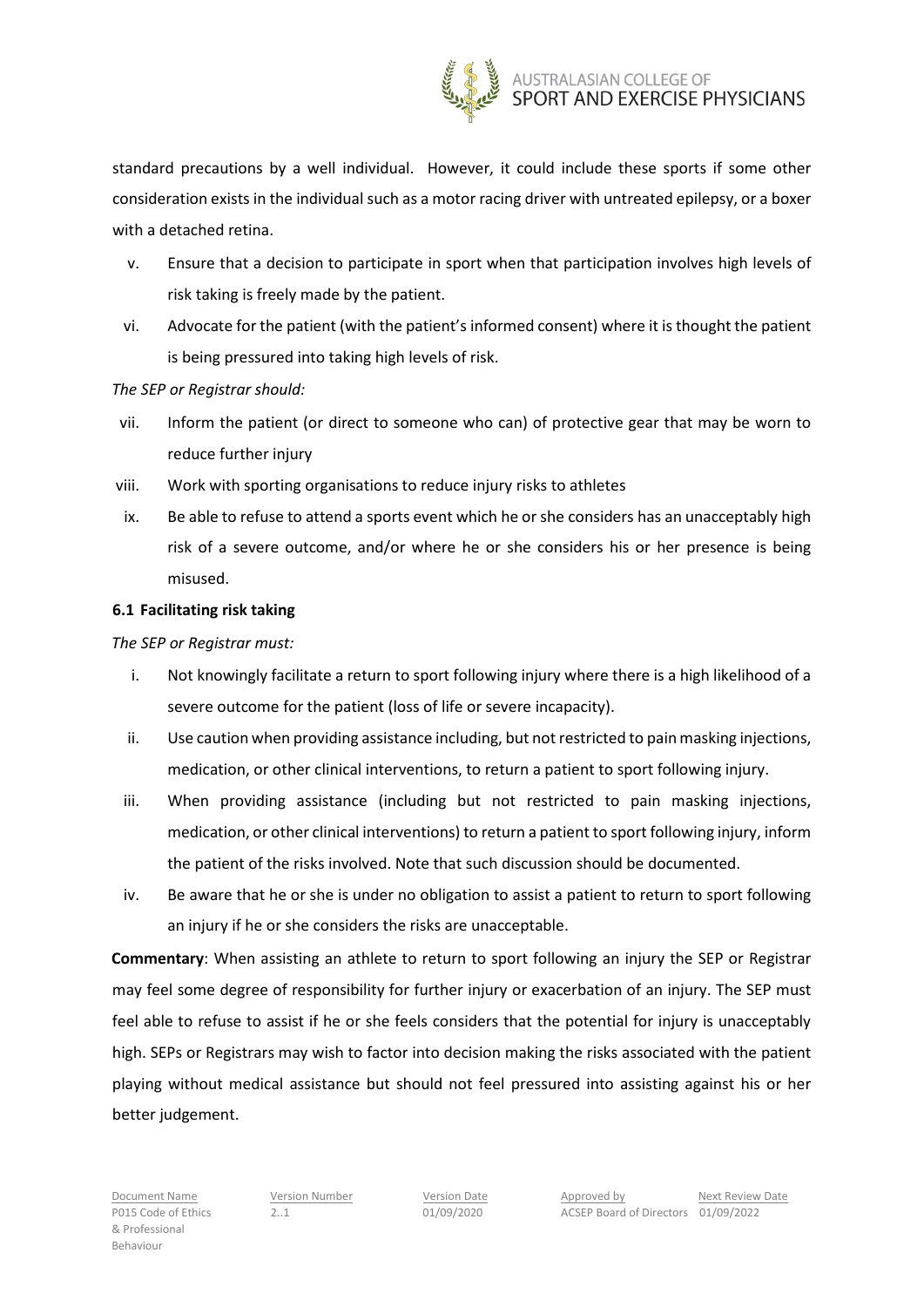

## **7. Honesty and Integrity**

*The SEP or Registrar must*

- i. Act with honesty and integrity and promote fair play in sport.
- ii. Not violate the rules of a particular sport in order to obtain an unfair advantage.
- iii. Not fix or attempt to fix a match (or any part of a match) or use of reveal inside information for the purposes of betting.

# **8. The use of prohibited substances or doping method or practices**

## *The SEP or Registrar must:*

- i. Be aware of and work within the regulations regarding the use of banned performance enhancing drugs of the governing body of the sport the athlete is involved in.
- ii. Cooperate fully with the athlete testing program and not impede doping control officials, or encourage/assist athletes to impede or evade doping control procedures and processes.

## *The SEP or Registrar should:*

- iii. Educate patients, teams, coaches, trainers, other health professionals and the general public about the risks of performance enhancing drugs. Discourage the potential use of banned performance enhancing substances and banned doping methods.
- iv. Be familiar with current anti-doping policies (including the current list of banned substances) and the rules of the WADC (World Anti-Doping Code).
- v. Not engage in any activity that encourages or enables the use or administration of any prohibited substance or doping method (as defined by the World Anti-Doping Code) unless an athlete has a current Therapeutic Use Exemption (TUE).

#### **9. Sponsorship**

#### *The SEP or Registrar must:*

i. Not endorse any product that brings the ACSEP into disrepute. (Note that product endorsement may be prohibited in some jurisdictions)

# *The SEP or Registrar should:*

- ii. Ensure that decisions regarding the supply of health products to the patient or team are supported by good quality evidence.
- iii. Advocate for the patient (with that patient's informed consent) where the sponsors product may negatively affect the health of the patient.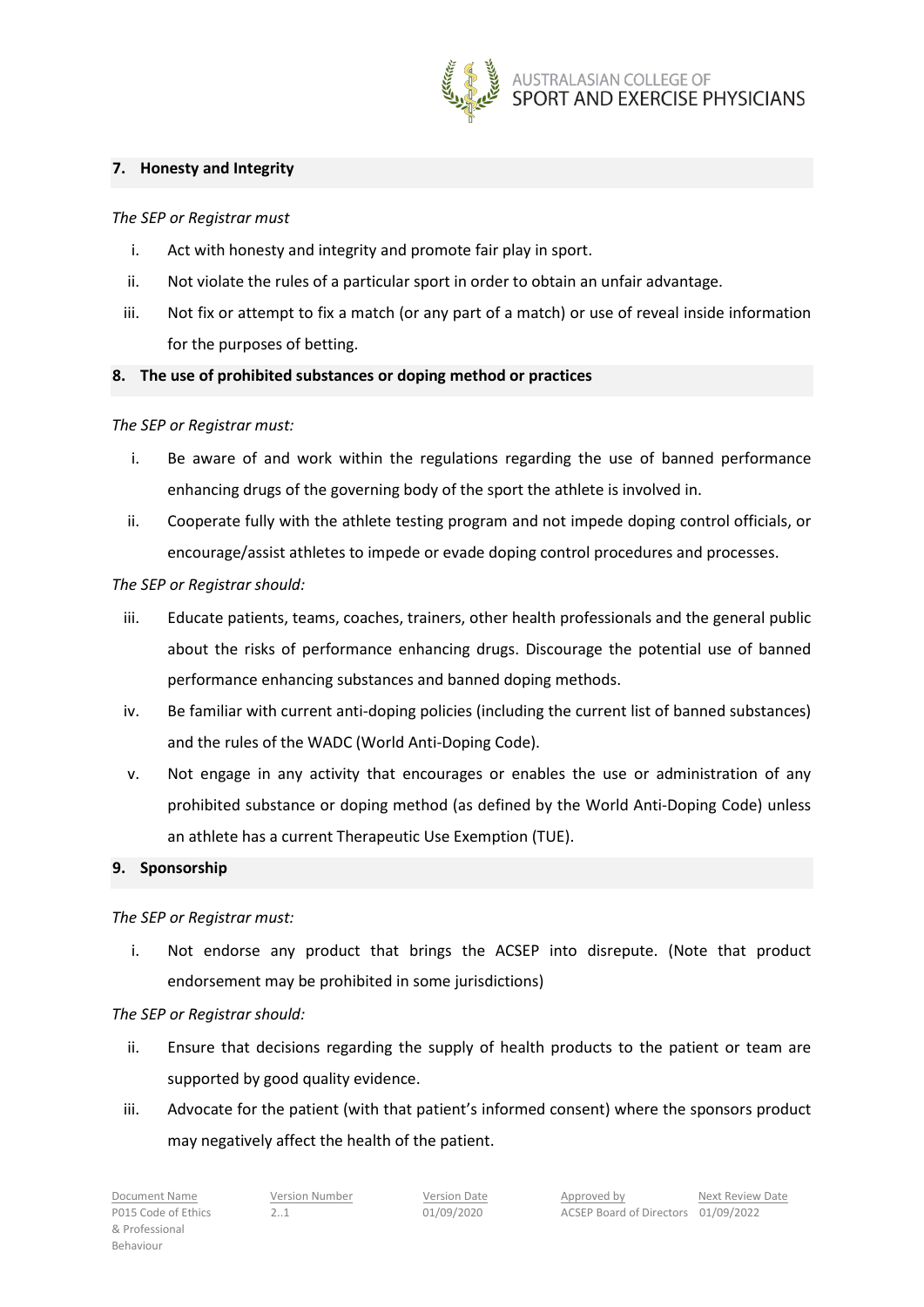

- iv. Advocate for the patient (with that patient's informed consent) where the sponsors demands to compete may negatively affect the health of the patient.
- v. Avoid sponsorship of the medical team that is in conflict with good health

# **10. Relationship with industry**

## *The SEP or Registrar must:*

- i. Not accept sponsorship to cover the cost of travel, attendance or meals at conferences or meetings for family or friends.
- ii. Not obtain benefit from the sale of a medical device to one's own patients.
- iii. Not accept a fee or equivalent consideration from representatives of industry for seeing them in a promotional capacity.
- iv. Declare any relationship with industry when presenting at conferences and scientific meetings, and in publications.

# *The SEP or Registrar should:*

v. Be cautious when accepting offers of industry sponsorship to attend conferences and scientific meetings. Acceptance usually should be restricted to those in which he or she is to make a formal contribution. In such instances a clear and public declaration of such support should be made.

# **11. Dealing with the Media (including Social Media)**

#### *The SEP or Registrar must:*

- i. Not provide personal health information about a patient to the media without the informed consent of the patient.
- ii. Not use testimonials to endorse a product or service.

#### *The SEP or Registrar should:*

- iii. Be aware that he or she has no duty to provide personal health information about patients to the media.
- iv. Not provide untruthful medical reports to the media.

#### **12. Community role**

# *The SEP or Registrar should:*

i. Use his or her knowledge of sport and exercise to promote individual and public health.

# **13. Maintenance of professional standards**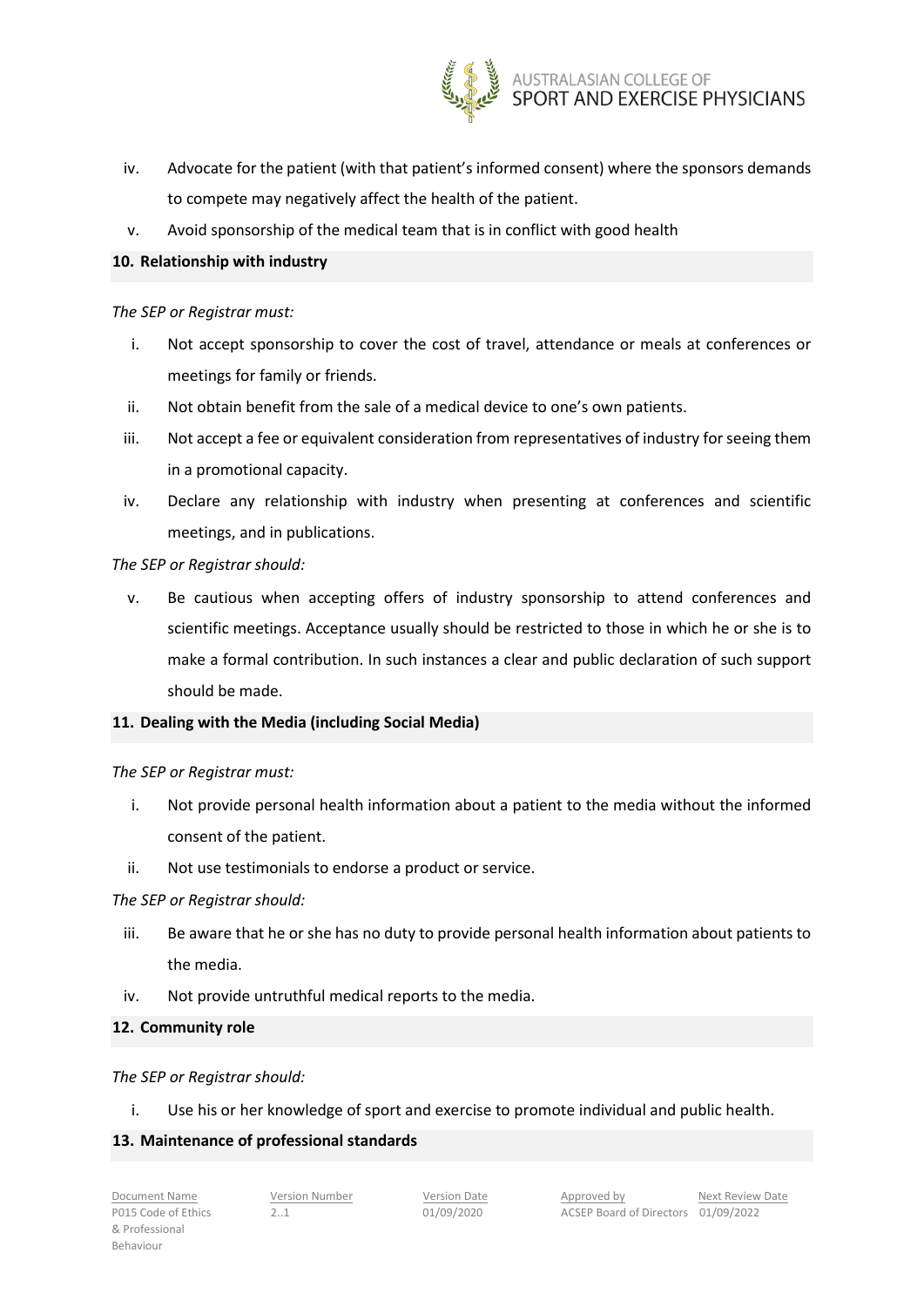

## *The SEP or Registrar must:*

i. Comply with the continuing professional development program requirements specified by the ACSEP and be diligent in the documentation of such compliance.

## *The SEP or Registrar should:*

- ii. Take an appropriate leadership role in planning, undertaking and measuring practice improvement activities, including using the principles of evidence based practice and continuous practice improvement.
- iii. Not undertake treatments or procedures beyond his or her current training.

## **14. Relationships with other health professionals**

**General practitioners: Commentary:** The relationship between a SEP or Registrar and the patient's general practitioner is centrally important to effective patient care. The general practitioner coordinates the health requirements of the patient; referring the patient to the SEP or Registrar where necessary, and often directing any follow-up care that is necessary. It is therefore important to keep the general practitioner informed of any findings on assessment and care provided.

## *The SEP or Registrar should:*

- i. Maintain good working relationships with a patient's general practitioner.
- ii. Inform the referring general practitioner, with the patient's informed consent, of the assessment findings, any treatment provided, and any ongoing care that may be necessary.
- iii. When employed as a team physician, liaise with the patient's general practitioner and provide a discharge summary at the end of the season, and where a patient leaves the team prior to the end of the season.

#### **Other SEPs** *or Registrars*

*The SEP or Registrar must:* 

- i. Respect another SEP's or Registrars training, knowledge, experience and culture.
- ii. Avoid impugning the reputations of other SEPs or Registrars with patients, coaches, team management and others.

**Commentary:** Having a high-profile patient as a patient can bring standing within the sporting community and raise the profile of a sports health provider. Impugning the reputation of another medical provider is not an acceptable means of gaining patients.

#### *The SEP or Registrar should:*

iii. Work closely with and co-operate with other SEPs *or Registrars.*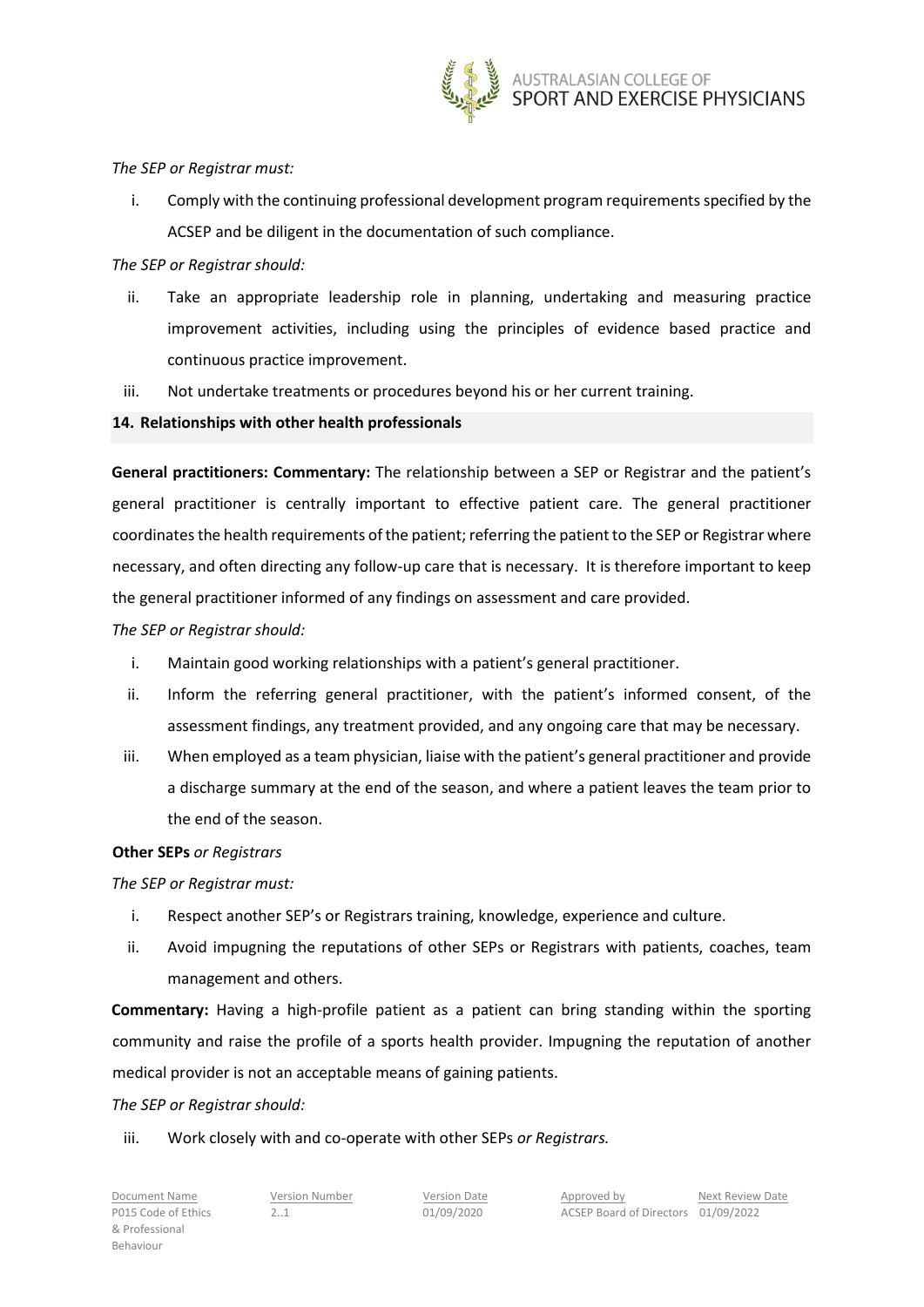

## **Registrars**

*The SEP must:* 

- i. Provide appropriate supervision of registrars to minimise risks to the patient, and accept responsibility for the welfare of the patient.
- ii. Be honest and fair in all dealings with registrars.
- iii. Refrain from negative behaviour towards learners.

## *The SEP should*

iv. Acknowledge a responsibility to encourage and train future SEPs.

## **Other members of the sports health team**

#### *The SEP or Registrar must*

- i. Work in a spirit of collaboration and co-operation with other health professionals as a team member, respecting the contribution of all members of the sports health team to patient care.
- ii. Provide support to other health professionals as appropriate.

## **15. The College**

- i. Comply with the obligations expressed in the Code of Ethics and Professional Behaviour at all times
- ii. Respect and co-operate with the College's disciplinary proceedings

## **16. Research**

#### *The SEP or Registrar must*

- i. Perform all research with approval of an appropriate research ethics committee.
- ii. Ensure that all research meets the ethical standards that would be applied by an accredited research ethics committee.
- iii. Declare to research participants and proposed publishers of research results where research has been funded by industry.

#### *The SEP or Registrar should:*

- iv. Ensure that financial compensation for participating as an investigator in a clinical trial is commensurate with work performed.
- v. Make publicly available all results of research, negative as well as positive, wherever possible.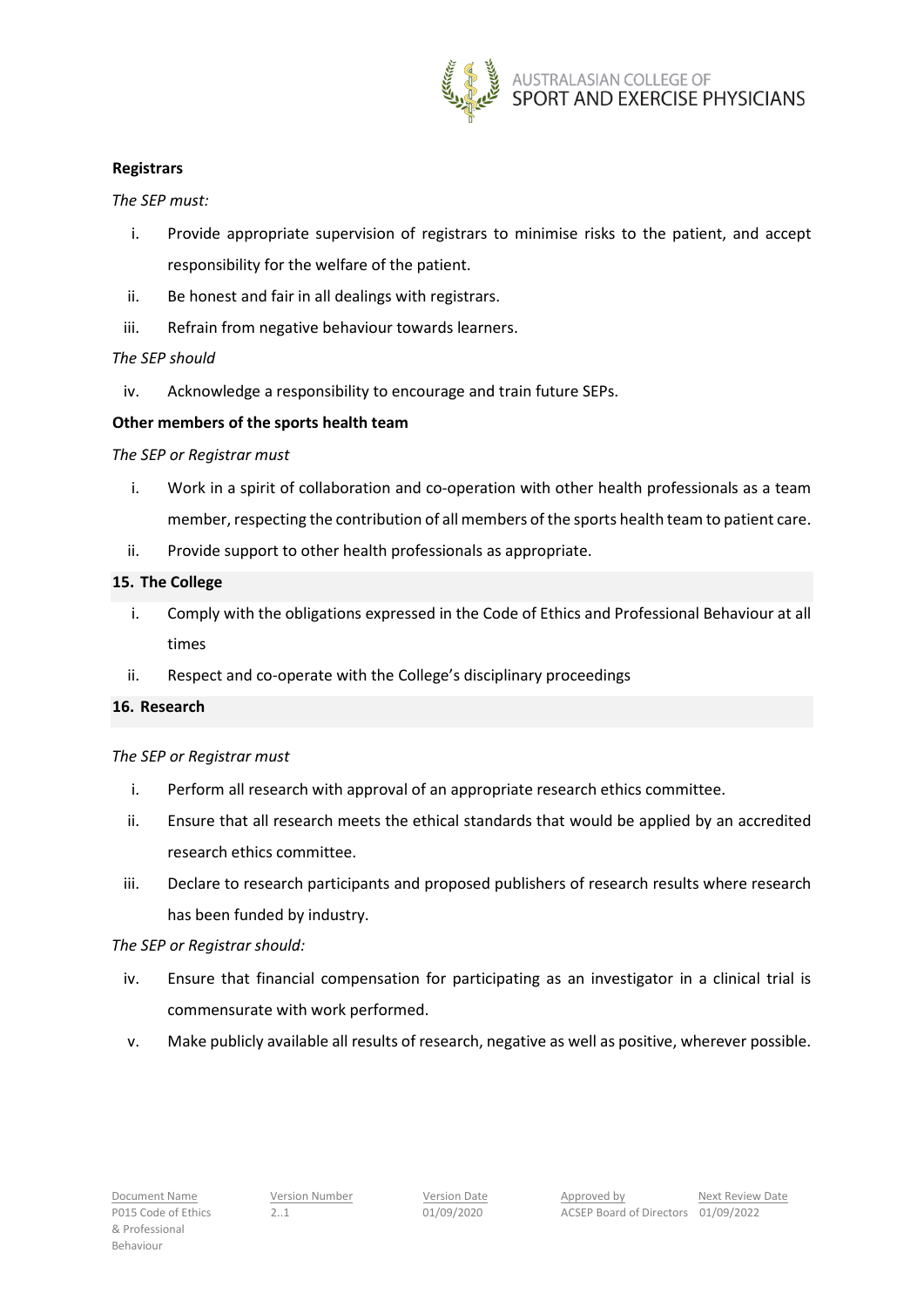

#### **APPENDIX A - GLOSSARY OF TERMS**

**ACSEP:** Australasian College of Sport and Exercise Physicians (SEPs)

**Employment contract:** The contractual relationship between employer and employee. In this document this refers to the SEP as employee and the sports governing body or sporting franchise as the employer.

**Extreme event:** An event which is considered to push athletes to the limits of physical endurance, or involve extreme risk to life and health. Examples may include caged fighting, or extreme endurance events. This term does not include boxing or standard martial arts.

**Must:** Implies that the associated statement sets a minimum standard that all SEPs must achieve.

**Should:** Implies that the associated statement reflects a standard that the College aims to nurture among its Fellows and Trainees.

**Sports governing body:** The management of the sport at a regional, national, or international level.

**SEP:** Sport and Exercise Physician

**Team Management:** Includes coaches, team managers, or other office bearers within the sporting franchise or sports governing body.

**Registrar:** Trainee of the Australasian College of Sport and Exercise Physicians